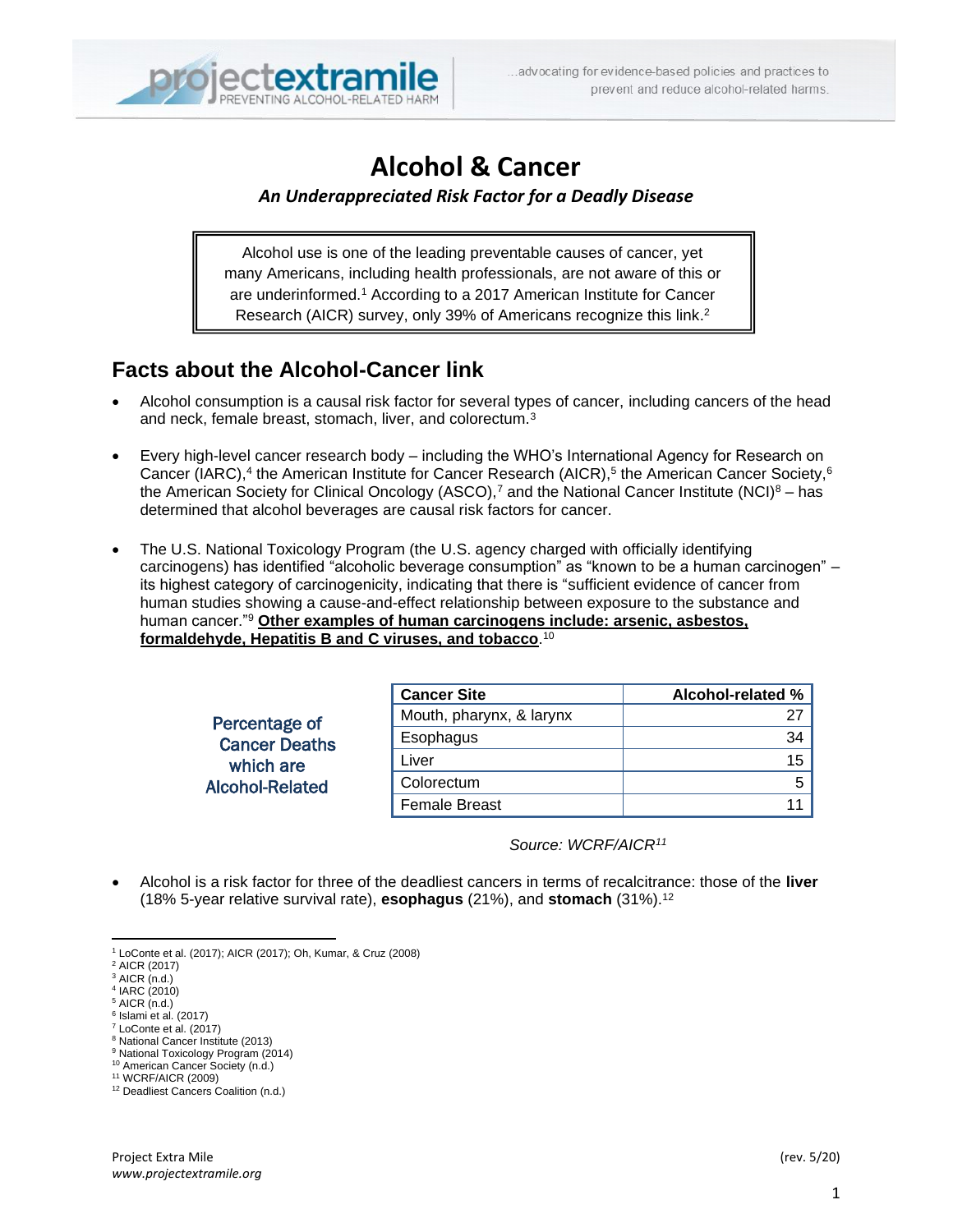• Even low-to-moderate levels of consumption confer risk for some of these cancers. In fact, there is no completely "safe" level of alcohol use with regard to cancer risk, with risk for some cancers (most notably female breast cancer) beginning at just one drink a day.<sup>13</sup> Accordingly, AICR offers the following recommendation regarding alcohol use and cancer:

*Even small amounts of alcohol pose some cancer risk, so for lowest risk, AICR recommends not drinking alcohol at all. However, if you do drink alcohol, limit your intake to no more than two drinks a day for men and one drink a day for women. 14*

- Furthermore, no specific type of alcohol (beer, wine, or hard liquor) is more associated with the risk of cancer than others. 15
- There is a growing body of research on alcohol's link with cancers of the pancreas,<sup>16</sup> prostate,<sup>17</sup> and skin.<sup>18</sup>

#### **The Truth about Alcohol's "Health Halo"**

While some past studies have shown a relationship between red wine and other alcohol consumption and decreased heart disease risk and reduced overall death rates, a growing number of researchers believe this relationship has been overstated.<sup>19</sup>

The improved health outcomes may be better explained (or at least partially explained) by other healthy behaviors and advantages enjoyed by light-moderate drinkers – like regular exercise, better diet, and access to preventive health care.<sup>20</sup> Regardless, the American Heart Association does not recommend that anyone drink for heart health. Moreover, binge and heavy drinking can cause serious heart problems, including alcoholic cardiomyopathy<sup>21</sup> and arrhythmias.<sup>22</sup>

An in-depth meta-analysis of studies about effects of moderate drinking on mortality backs up the contention that many of the studies finding health benefits from drinking are not carefully designed. The researchers found that "low-volume alcohol consumption [that is, regular, moderate drinking] has **no net mortality benefit** compared with lifetime abstention or occasional drinking."<sup>23</sup>

Furthermore, there have been misleading claims circulating about red wine because of the presence of resveratrol, an anti-oxidant. In reality, the (carcinogenic) ethanol in a glass of wine is **over 100,000 times** more potent than the resveratrol.<sup>24</sup>

- <sup>19</sup> Wisconsin Cancer Council (n.d.) <sup>20</sup> Barefoot et al. (2002); Naimi et al. (2005)
- <sup>21</sup> Maisch (2018)

<sup>13</sup> AICR/WCRF (2017)

<sup>14</sup> AICR (n.d.)

<sup>15</sup> LoConte et al. (2017)

<sup>16</sup> Naudin et al. (2018)

 $17$  Michael et al.  $(2018)$ 

<sup>18</sup> Gandini et al. (2018)

 $22$  Brunner et al. (2018)

<sup>&</sup>lt;sup>23</sup> Stockwell et al. (2016). Emphasis added.

<sup>24</sup> Lachenmaier et al. (2014)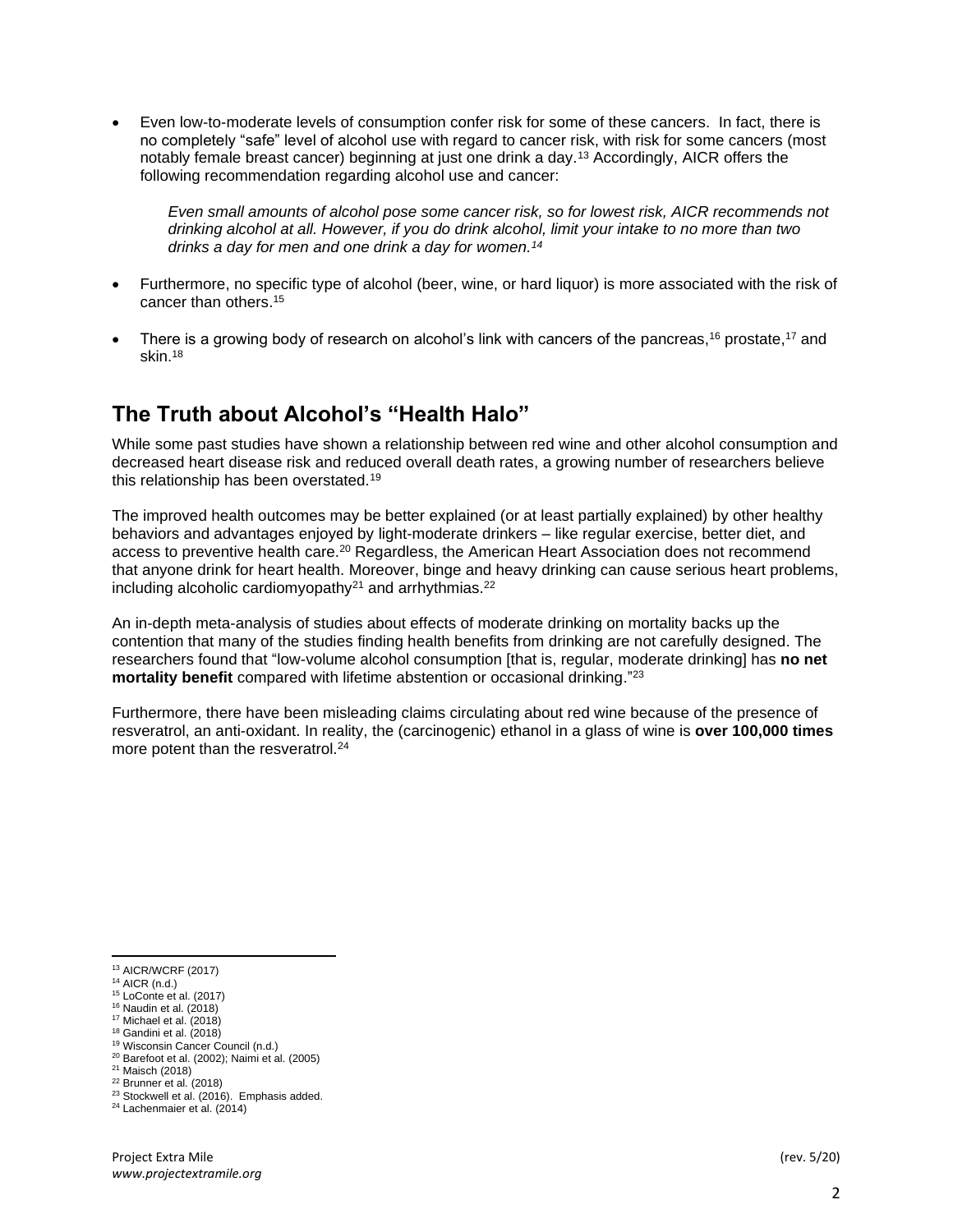### **The Nebraska Experience**

The cancers for which alcohol consumption is a risk factor (in shaded cells, below) are among the most deadly to Nebraskans, both in terms of numbers of deaths and recalcitrance (five-year survival rate).

| <b>Cancer site</b>   | Est. number of deaths,<br>Nebraska, 2017 |
|----------------------|------------------------------------------|
| Lung/Bronchus        | 900                                      |
| Colorectum           | 330                                      |
| Pancreas             | 250                                      |
| <b>Female Breast</b> | 230                                      |
| Prostate             | 180                                      |
| Leukemia             | 150                                      |
| Liver                | 130                                      |

*Source: American Cancer Society<sup>25</sup>*

The Nebraska Comprehensive Cancer Control Program has identified the need to address excessive alcohol consumption in order to reduce alcohol-related cancers. The Nebraska Cancer Plan (2017-2022) includes objectives to reduce binge drinking, as well as raise awareness of the alcohol-cancer link among medical professionals and the general public.<sup>26</sup>

## **Solutions**

The most effective way to reduce alcohol-related cancers is through the implementation of populationlevel alcohol control policies. These policies include:<sup>27</sup>

- **•** Increasing the price of alcohol through taxation;
- Reducing the availability of retailed alcohol through regulation of alcohol outlet density;
- Restricting alcohol advertising and marketing.

The American Society of Clinical Oncology – America's cancer doctors – also calls for the elimination of **pinkwashing**:

… Pinkwashing is a form of cause marketing in which a company uses the color pink and/or pink ribbons to show a commitment to finding a cure for breast cancer. Given the consistent evidence that shows the link between alcohol consumption and an increased risk of breast cancer, alcoholic beverage companies should be discouraged from using the symbols of the battle against breast cancer to market their products.<sup>28</sup>

For more on alcohol-related cancer prevention from the CDC: [https://www.cdc.gov/cancer/dcpc/prevention/policies\\_practices/alcohol/index.htm](https://www.cdc.gov/cancer/dcpc/prevention/policies_practices/alcohol/index.htm)

<sup>25</sup> American Cancer Society (2017)

<sup>26</sup> Nebraska DHHS (2017)

<sup>27</sup> WHO (2017); The Community Guide (2017)

<sup>28</sup> LoConte et al. (2017)